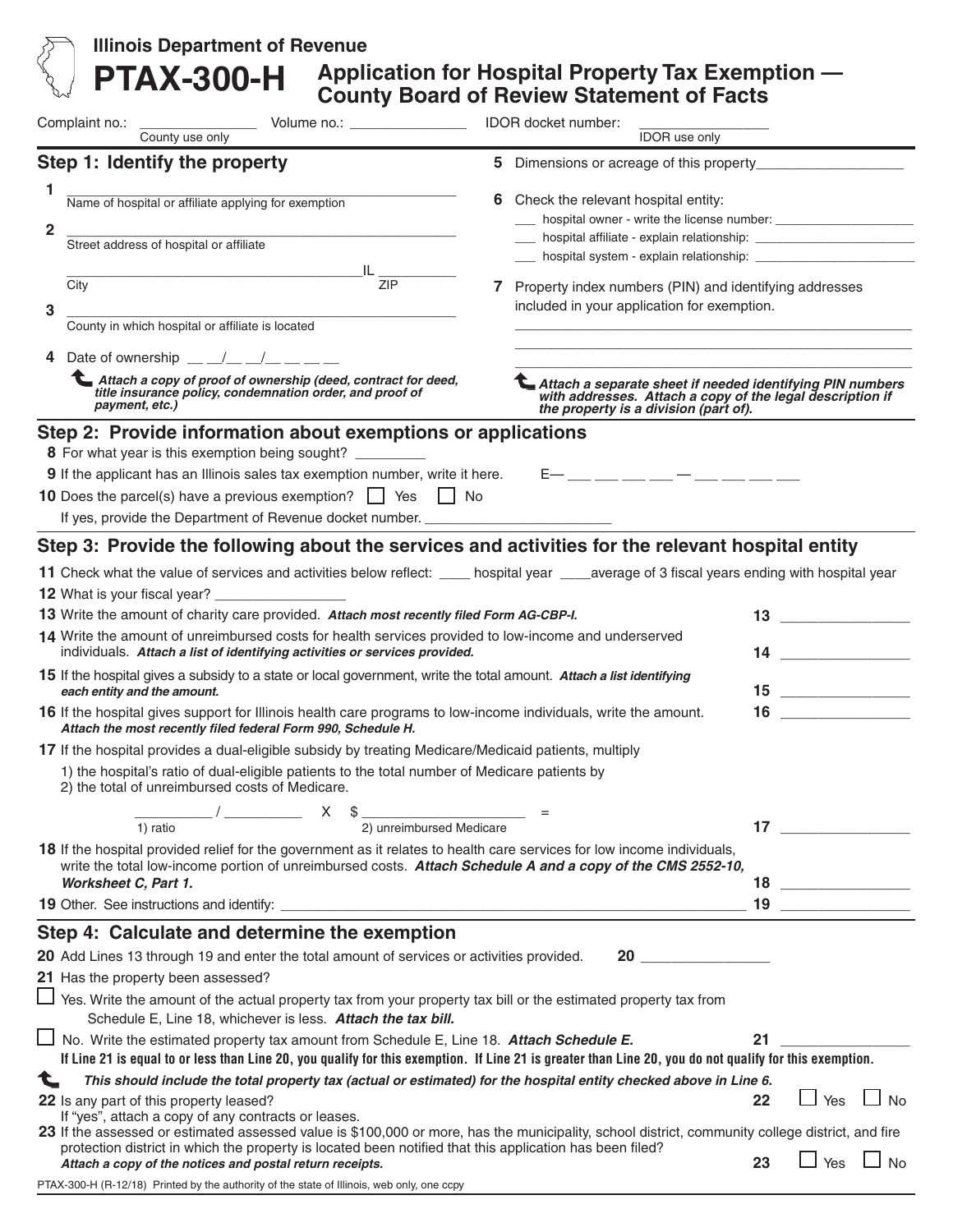| Name of applicant's representative 25<br>Mailing address                                                                                                                                                                                                                                                                             | Owner's name (if the applicant is not the owner)<br>Mailing address                                                                                                                                                            |  |
|--------------------------------------------------------------------------------------------------------------------------------------------------------------------------------------------------------------------------------------------------------------------------------------------------------------------------------------|--------------------------------------------------------------------------------------------------------------------------------------------------------------------------------------------------------------------------------|--|
|                                                                                                                                                                                                                                                                                                                                      |                                                                                                                                                                                                                                |  |
| Phone number                                                                                                                                                                                                                                                                                                                         | Phone number                                                                                                                                                                                                                   |  |
| Step 6: Signature and notarization                                                                                                                                                                                                                                                                                                   |                                                                                                                                                                                                                                |  |
| State of Illinois                                                                                                                                                                                                                                                                                                                    | ) SS.                                                                                                                                                                                                                          |  |
|                                                                                                                                                                                                                                                                                                                                      | I, Mame Manuscription (Position Manuscription Manuscription Manuscription Manuscription Manuscription Manuscription Manuscription Manuscription (Position Manuscription Manuscription Manuscription Manuscription Manuscriptio |  |
| the foregoing application and that all of the information is true and correct to the best of my knowledge and belief.                                                                                                                                                                                                                |                                                                                                                                                                                                                                |  |
| Affiant's signature                                                                                                                                                                                                                                                                                                                  | <b>NOTE: This application</b><br>must be completed in its                                                                                                                                                                      |  |
|                                                                                                                                                                                                                                                                                                                                      | entirety and all supporting<br>documentation must be                                                                                                                                                                           |  |
| Notary Public                                                                                                                                                                                                                                                                                                                        | attached. All incomplete<br>applications will be returned.                                                                                                                                                                     |  |
| 2 Is this exemption application for a leasehold interest assessed to the applicant?<br>If "Yes", write the Illinois Department of Revenue docket number for the exempt fee interest to the owner,                                                                                                                                    | $\Box$ Yes $\Box$ No<br>3 State all of the facts considered by the county board of review in recommending approval or denial of this exemption application.                                                                    |  |
|                                                                                                                                                                                                                                                                                                                                      |                                                                                                                                                                                                                                |  |
| 4 County board of review recommendation<br>__ Full year exemption<br>____ Partial year exemption from ___ ___ / ___ ___ / ___ ___ ____ to ___ ___ / ___ ___ / ___ ___ ___ ___                                                                                                                                                        |                                                                                                                                                                                                                                |  |
| ___ Deny exemption<br>5 Date of board's action $\frac{1}{2}$ $\frac{1}{2}$ $\frac{1}{2}$ $\frac{1}{2}$ $\frac{1}{2}$ $\frac{1}{2}$ $\frac{1}{2}$ $\frac{1}{2}$ $\frac{1}{2}$ $\frac{1}{2}$ $\frac{1}{2}$ $\frac{1}{2}$ $\frac{1}{2}$ $\frac{1}{2}$ $\frac{1}{2}$ $\frac{1}{2}$ $\frac{1}{2}$ $\frac{1}{2}$ $\frac{1}{2}$ $\frac{1}{$ |                                                                                                                                                                                                                                |  |
| Step 8: County board of review certification                                                                                                                                                                                                                                                                                         |                                                                                                                                                                                                                                |  |
| I certify this to be a correct statement of all facts arising in connection with proceedings on this exemption application.                                                                                                                                                                                                          |                                                                                                                                                                                                                                |  |
| Signature of clerk of county board of review                                                                                                                                                                                                                                                                                         | Mail to: OFFICE OF LOCAL GOVERNMENT SERVICES MC 3-520<br>ILLINOIS DEPARTMENT OF REVENUE<br>101 WEST JEFFERSON STREET<br>SPRINGFIELD IL 62702                                                                                   |  |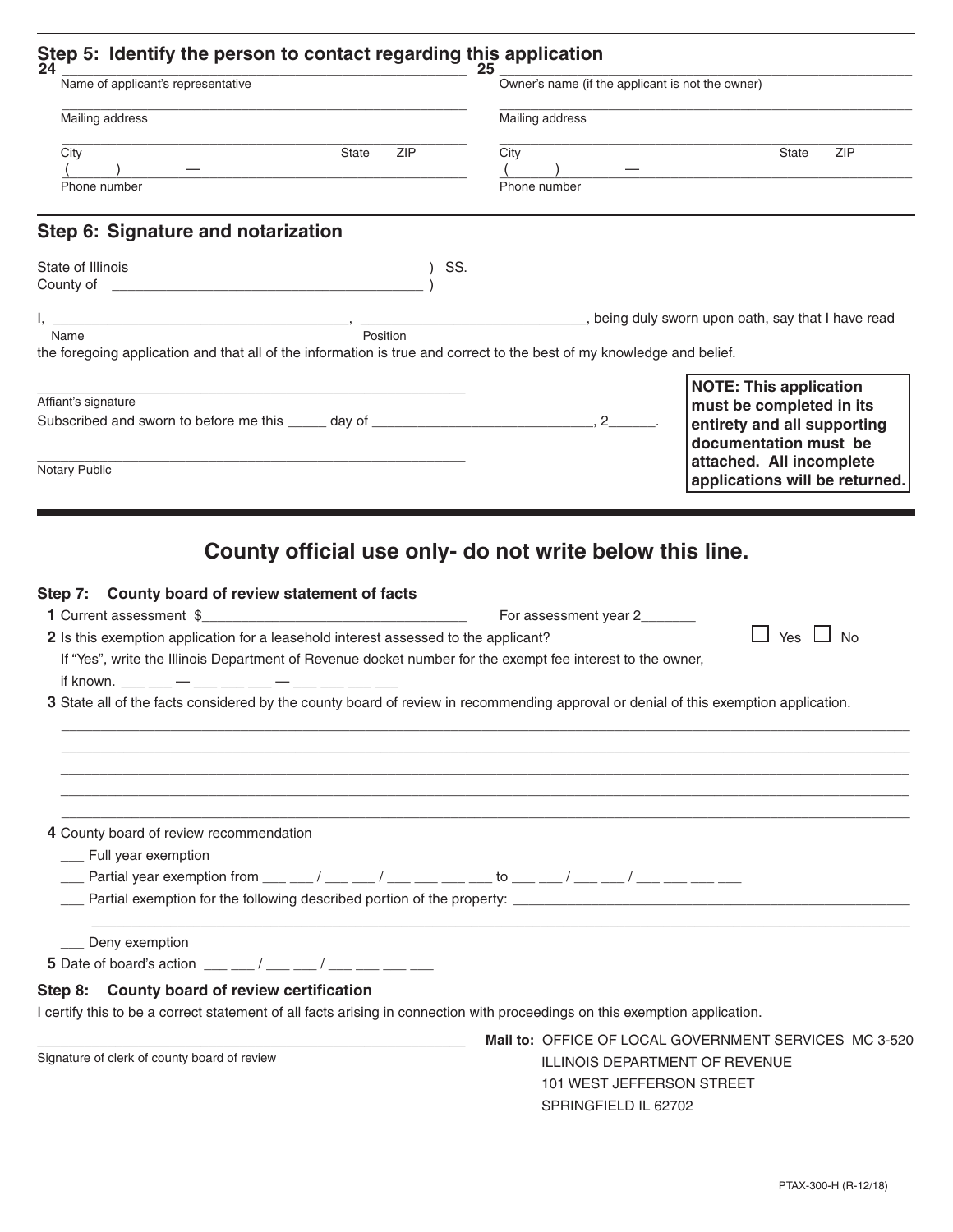# **Read the instructions carefully to see documentation needed.**

# **General Information**

## **Which steps must the applicant complete?**

The applicant must complete Steps 1 through 6. The county board of review must complete Steps 7 and 8. Complete all lines and attach all required documents or the county board of review will not accept the incomplete exemption application. If there is not enough space on this form to answer a question fully, attach additional sheets. On top of each additional sheet, identify the number of each question to which a response is being made.

### **What must be attached to form PTAX 300H?**

- Proof of ownership (deed, contract for deed, title insurance policy, copy of the condemnation order and proof of payment etc.)
- Pictures of the property (interior and exterior)
- Copies of any contracts or leases on the property
- Notarized affidavit(s) of use (If there are any lessees, they also need to provide an affidavit.)
- Copy of charitable policy
- Plot plan, identifying all buildings, use of all land and by whom. Indicate parcel number(s).

# **Instructions**

#### **Step 1: Identify the property**

**Lines 1-3**— Follow the instructions on the form.

**Line 4**— Write the date on which ownership began. **Attach a copy of proof of ownership (deed, contract for deed, or title insurance policy,** *etc.***).**

**Line 5**— Write the dimensions (square footage) or acreage of this property. **Attach a plot plan of each building's location and use of the property.**

**Line 6**— Check the relevant hospital entity—hospital owner, hospital affiliate, or hospital system. If you check "hospital affiliate" or "hospital system", describe the type of entity (*e.g.*, corporation, partnership, limited liability company) and the relationship with one or more hospital owners.

#### *Definitions*

*Hospital - Any institution, place, building, buildings on a campus, or other health care facility located in Illinois that is licensed under the Hospital Licensing Act and has a hospital owner.*

*Hospital owner - A not-for-profit corporation that is the title holder of a hospital, or the owner of the beneficial interest in an Illinois land trust that is the titleholder of a hospital.*

*Hospital affiliate - Any corporation, partnership, limited partnership, joint venture, limited liability company, association or other organization, other than a hospital owner, that directly or indirectly controls, is controlled by, or is under common control with one or more hospital owners and that supports, is supported by, or acts in furtherance of the exempt health care purposes of at least one of those hospital owners' hospitals.*

*Hospital system - A hospital and one or more other hospitals or hospital affiliates related by common control or ownership.*

**Line 7**— List the property index numbers (PIN) and identifying addresses included in your application for exemption. If you need additional room to list multiple PINs, attach a separate statement. **Attach a copy of the legal description if the property is a division.**

#### **Step 2: Provide information about exemptions or applications**

**Lines 8-10** — Follow the instructions on the form.

#### **Step 3: Provide the following about the services and activities for the relevant hospital entity**

**Line 11**— Check whether the figures for services and activities you will enter on Lines 13 through 19 are for the hospital year or the average of the previous three fiscal years ending with the hospital year.

*Hospital year - The fiscal year of the relevant hospital entity, or the fiscal year of one of the hospital owners in the hospital system if the relevant hospital entity is a hospital system with members with different fiscal years, that ends in the year for which the exemption is sought.*

**Line 13**— *Charity care* — Free or discounted services provided pursuant to the Relevant Hospital Entity's financial assistance policy, measured at cost, including discounts provided under the Hospital Uninsured Patient Act. **Attach Form AG-CBP-I.**

**Continue on next page ===>**